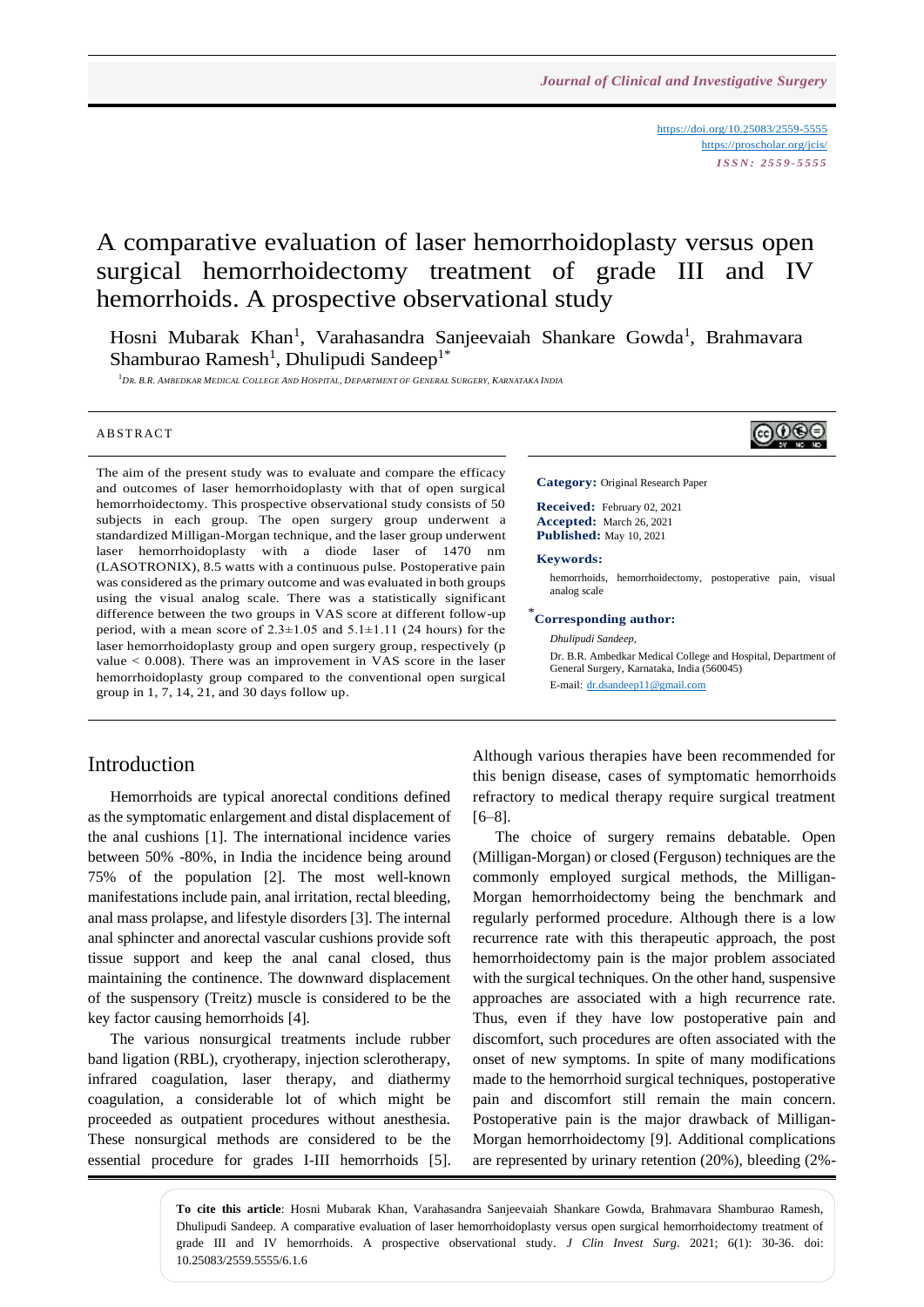6%) and subcutaneous abscess (0.5%), which appear in the first days. The long-term complications include anal stenosis  $(1\%)$ , anal fissure  $(1\% - 2\%)$ , fistula  $(0.5\%)$ , incontinence (0.4%), and recurrence of hemorrhoids [10- 12]. For this reason, mildly symptomatic patients often decline to go through surgical treatment for this benign disease [13].

Laser hemorrhoidoplasty (LHP) is a novel, less invasive and painless procedure compared to the surgical therapy of symptomatic hemorrhoids. Diode laser is used in this technique to promote shrinkage of the hemorrhoidal outgrowths. Commonly used laser energy sources are carbon dioxide, argon, and Nd:YAG. Tissue shrinkage and degeneration at different depths are performed by the laser beam, and the result varies depending on the power of the laser and the duration of application of laser light [11,13].

The aim of the present study was to evaluate and compare the efficacy and outcomes of laser hemorrhoidoplasty with that of open surgical hemorrhoidectomy, among the symptomatic grade III and IV hemorrhoidal disease admitted for surgery. The objective of the studies was:

- To compare the VAS score after laser hemorrhoidoplasty and open surgery for grade III and IV hemorrhoidal disease.
- To compare the usage and requirement of analgesics, duration of hospital stay, and recovery time after both procedures.

# Materials and Methods

#### *Study population*

The study population included all patients with symptomatic hemorrhoids, grade III and IV according to the Goligher's classification [14], admitted for surgery in Dr. B. R. Ambedkar Medical College and Hospital Bangalore during the study duration.

#### *Inclusion criteria*

- The inclusion criteria were represented by patients with an American Society of Anesthesiologists' (ASA) physical status of grade I or II.
- Age  $\geq 18$  years
- Symptomatic hemorrhoidal disease of III and IVdegree with failure of conservative medical treatment.

#### *Exclusion criteria*

- Patients who did not agree with the protocol and patients under 18 years of age
- Coexisting anorectal disease (perianal fistula, anal fissure, or abscess).
- Previous history of anorectal surgery.
- Regular use of immunosuppressants or analgesics.
- Neurologic deficit, chronic pain syndrome, and patients who are unfit for either surgery or anesthesia.

# *Study design*

A prospective observational study

#### *Sample size*

The sample size was calculated assuming the expected mean and standard deviation of the VAS at six hours in the laser group as,  $\sigma$ 1 (5.2,0.7) and in the open surgical as,  $\sigma$ 0 (5.7,1), according to the previous study by Mohammad Naderan et al. [13]. The other parameters considered for sample size calculation were represented by 80% power of the study and 5% two-sided alpha error.

The required sample size as per the calculation was 48 in each group. To account for a non-participation rate/loss to follow up rate of about 5%, another 2 subjects will be added to the sample size in each group. Hence, the final required sample size would be 50 subjects in each group.

#### *Sampling technique*

All the eligible subjects were recruited by convenient sampling until the sample size was obtained (50 in each group).

#### *Study duration*

A duration of 18 months, from January 2019 to June 2020.

#### *Operative procedure*

The operations were performed for both groups under standardized spinal anesthesia with the patient in the lithotomy position. All surgical procedures were performed by surgeons experienced in proctologic surgery, assisted by an appropriate collaborative team. The open surgery group underwent a standardized Milligan-Morgan technique [7]. In the laser group, a diode laser 1470 nm (LASOTRONIX) (Figure 1) of 8.5 watts with a continuous pulse was used. The bare fiber of 0.6 mm thickness with a dose of 150-350 joule/segment was used, depending on the size of hemorrhoids (Figure 2). The energy was delivered at the apex of the hemorrhoidal mass in the submucosal plane, inside the venous plexus (Figures 3a and 3b). Fibrotic shrinkage and hemorrhoid reduction occurs due to the destruction of hemorrhoidal vessels as a result of energy absorbed by the tissues (Figures 4a and 4b).



**Figure 1**. Diode laser 1470nm (LASOTRONIX 8.5 watt)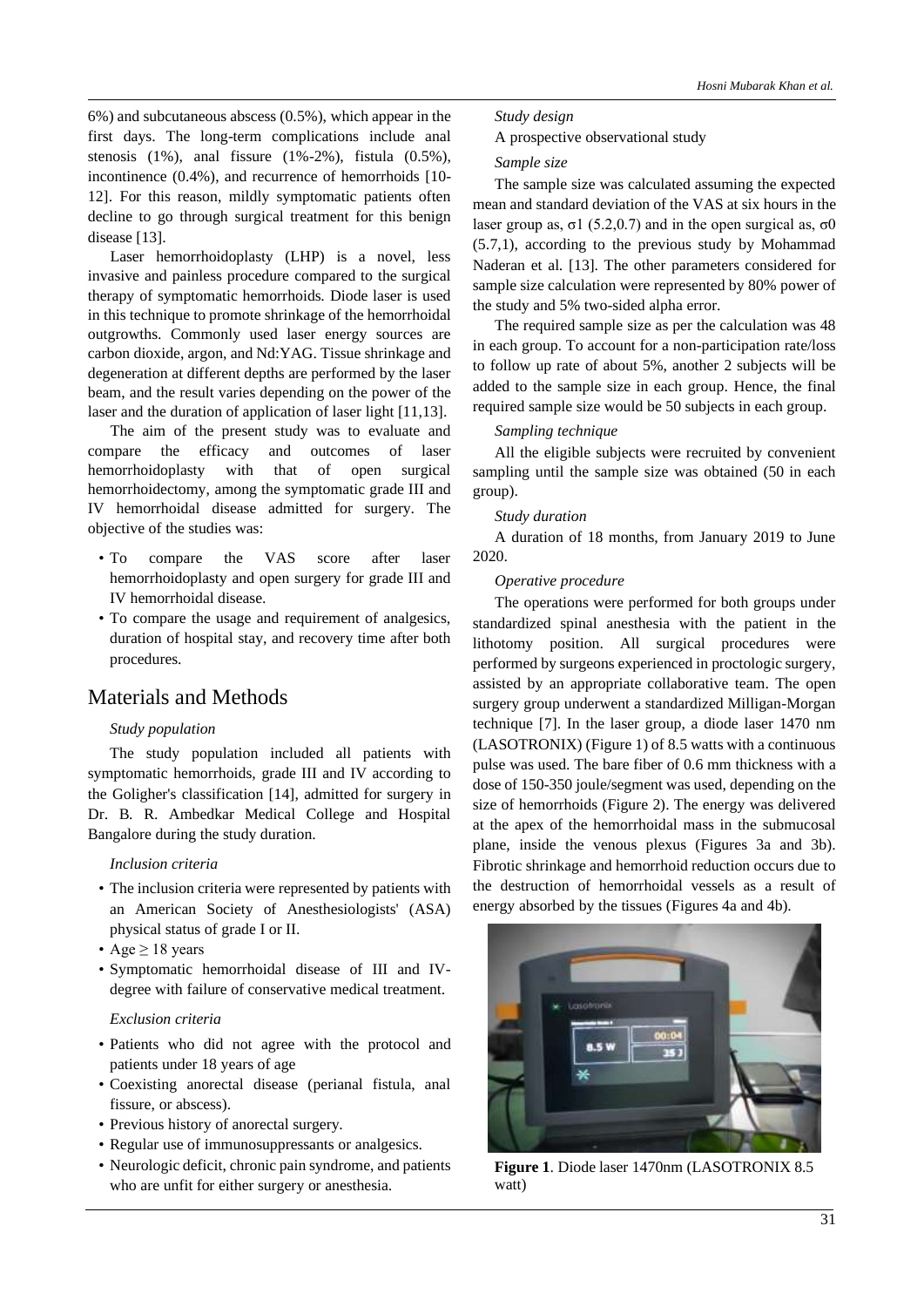

**Figures 2** (a-b). Preoperative pictures of hemorrhoids



**Figure 3**. Laser hemorrhoidoplasty procedure. Figure 3a - delivering laser energy on mucosal side. Figure 3bdelivering laser energy to hemorrhoidal mass in submucosal plane.



**Figure 4**. Postoperative pictures performed after laser hemorrhoidoplasty; Figure 4a - external appearance, Figure 4b - showing shrinkage of hemorrhoidal mass

#### *Outcome measures*

Postoperative pain was considered as the primary outcome and was evaluated using the visual analog scale (VAS 0-10) [15], with 0 corresponding to 'no pain' and 10 representing 'maximum pain.' The intensity of pain using the VAS scale after discharge was evaluated at days 1, 7, 14, 21, and 30. The study group (laser/open surgery group) was considered as the primary explanatory variable.

The data obtained for the analysis include the following: the basic characteristics of the patients (including the age, gender), grade of hemorrhoids, preoperative symptomatology (bleeding, pain, itching), operative characteristics (including blood loss and operative time), and postoperative data. The usage and

requirement of analgesics, duration of hospital stay, recovery time, and postoperative VAS scales were included for analysis. Early postoperative complications like secondary bleeding, urinary retention, and late postoperative complications like acute thrombosis, anal discharge, and anal stenosis were assessed.

All quantitative variables were checked for normal distribution within each category of the explanatory variable, by using visual inspection of histograms and normality Q-Q plots. Shapiro-Wilk test was also conducted to assess normal distribution. Shapiro-Wilk test p value of >0.05 was considered as the normal distribution. For normally distributed quantitative parameters, the mean values were compared between study groups using an independent sample t-test (2 groups). Categorical outcomes were compared between study groups using the chi-square test/ Fisher's Exact test (if the overall sample size was < 20 or if the expected number in any one of the cells is  $< 5$ , Fisher's exact test was used.). P value  $< 0.05$ was considered statistically significant. coGuide version V.1.0 was used for statistical analysis [16].

#### Results

A total of 100 subjects were included in the final analysis. The mean time taken for the procedure was statistically significant, with less time taken for the laser group (p value  $\leq 0.001$ ). The blood loss in the laser group was minimal and this was statistically significant (p value  $< 0.001$ ).

The usage of analgesics was found to be less in the laser group compared to the open surgery group (p value <0.001). The mean difference in length of hospitalization (in days) was not statistically significant between the two groups (p value 0.098), while the mean difference in duration of recovery was statistically significant between two groups (p value  $\langle 0.001 \rangle$  (Table 1).

There was a statistically significant difference between the two groups in VAS score at different follow-up periods (p value 0.008) (Table 2). Early and late complications were less in the laser hemorrhoidoplasty group but were not statistically significant, except for urinary retention (p value 0.009) and anal stenosis (p value 0.033) (Table 3).

**Table 1.** Comparison of baseline parameter between study group (N=100)

| $20000$ $\mu$ , comparison of casemie parameter seem sense, group $(11, 200)$ |                      |                                |                |  |  |
|-------------------------------------------------------------------------------|----------------------|--------------------------------|----------------|--|--|
| <b>Parameter</b>                                                              | <b>Study group</b>   |                                |                |  |  |
|                                                                               | Laser group $(N=50)$ | Open surgery group<br>$(N=50)$ | <b>P-value</b> |  |  |
| Age (in years) (mean $\pm$ SD)                                                | $42.7 \pm 10.1$      | $41.6 \pm 10.3$                | 0.578          |  |  |
| Gender                                                                        |                      |                                |                |  |  |
| Male                                                                          | 32 (64%)             | 29 (58%)                       | 0.681          |  |  |
| Female                                                                        | 18 (36%)             | 21 (42%)                       |                |  |  |
|                                                                               |                      |                                |                |  |  |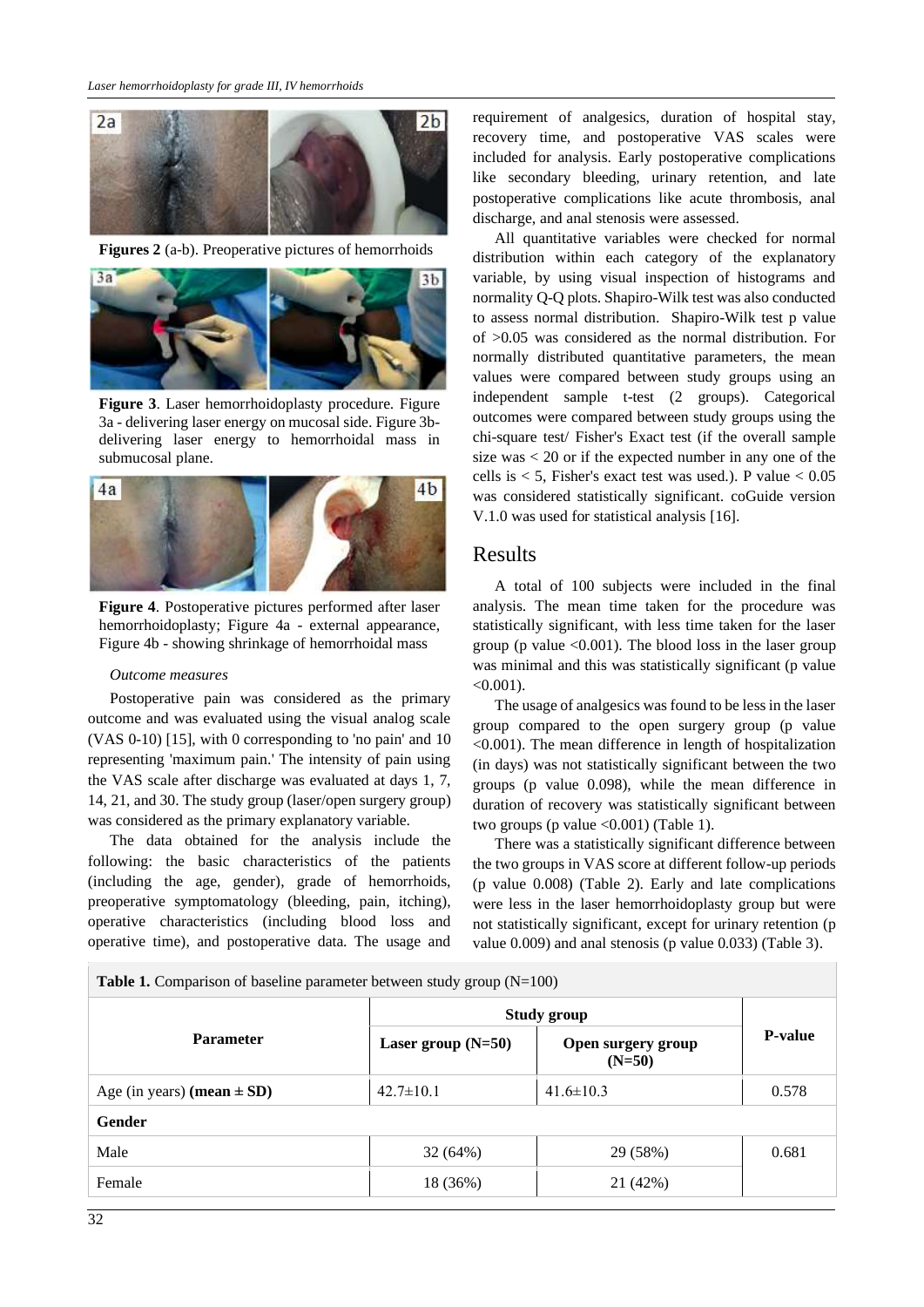| <b>Grade of hemorrhoids</b>                                |                |                |         |  |
|------------------------------------------------------------|----------------|----------------|---------|--|
| Ш                                                          | 27 (54%)       | $30(60\%)$     | 0.544   |  |
| IV                                                         | 23 (46%)       | 20 (40%)       |         |  |
| <b>Preoperative symptoms</b>                               |                |                |         |  |
| Bleeding                                                   | 46 (92%)       | 45 (90%)       | 0.738   |  |
| Pain                                                       | 22 (44%)       | 26 (52%)       | 0.548   |  |
| Itching                                                    | 12 (24%)       | 17(34%)        | 0.378   |  |
| <b>Outcomes</b>                                            |                |                |         |  |
| Duration of surgery (min)<br>$(\text{mean} \pm \text{SD})$ | $23.2 \pm 1.9$ | $34.3 \pm 5.5$ | < 0.001 |  |
| Blood loss (mean $\pm$ SD)                                 | $14.0 \pm 5.5$ | $38.5 \pm 8.8$ | < 0.001 |  |
| Morphine dose (mean $\pm$ SD) mg                           | $2.9 \pm 1.4$  | $7.8 \pm 2.5$  | < 0.001 |  |
| Duration of hospital stay (mean $\pm$ SD)                  | $1.1 \pm 0.3$  | $1.2 \pm 0.3$  | 0.098   |  |
| Duration of recovery (mean $\pm$ SD)                       | $14.3 \pm 4.9$ | $18.2 \pm 3.1$ | < 0.001 |  |

**Table 2.** Comparison of VAS score between different follow-up periods  $(N=100)$ 

|           | Study group             |                                      |         |
|-----------|-------------------------|--------------------------------------|---------|
| Vas score | Laser group<br>$(N=50)$ | <b>Open surgery</b><br>$group(N=50)$ | P value |
| 1 day     | $2.3 \pm 1.05$          | $5.1 \pm 1.11$                       |         |
| 7 days    | $1.6 \pm 0.08$          | $3.8 \pm 1.23$                       |         |
| 14 days   | $1.1 \pm 0.04$          | $1.8 \pm 0.12$                       | 0.008   |
| 21 days   | $0.6 \pm 0.03$          | $1.5 \pm 0.09$                       |         |
| 30 days   | $0.2 \pm 0.01$          | $0.8 \pm 0.03$                       |         |

**Table 3.** Comparison of complications between study groups  $(N=100)$ 

| <b>Complications</b>  | Laser group<br>$(N=50)$ | Open<br>surgery group<br>$(N=50)$ | <b>P-value</b> |  |  |
|-----------------------|-------------------------|-----------------------------------|----------------|--|--|
| Early                 |                         |                                   |                |  |  |
| Secondary<br>bleeding | $0(0\%)$                | 2(4%)                             | 0.475          |  |  |
| Urinary<br>retention  | $0(0\%)$                | 8(16%)                            | 0.009          |  |  |
| Late                  |                         |                                   |                |  |  |
| Acute<br>thrombosis   | 2(4%)                   | $0(0\%)$                          | 0.475          |  |  |
| Anal<br>discharge     | $0(0\%)$                | 4 (8%)                            | 0.125          |  |  |
| Anal stenosis         | $0(0\%)$                | $5(10\%)$                         | 0.033          |  |  |

## **Discussions**

The results of the study showed an improvement in VAS score over a period in the laser group. Other clinical parameters like usage and requirement of analgesics, duration of hospital stay, and recovery time also improved postoperatively in the laser group compared to the open surgical group.

Postoperative discomfort and pain are the most commonly reported complications after surgical hemorrhoidectomy. An expansive range of non-excisional and less intrusive procedures, including the stapled hemorrhoidopexy, transanal hemorrhoidal dearterialization (THD), and hemorrhoidal artery ligation (HAL) was endeavored to decrease the postoperative pain [17–19]. The need for treatment for hemorrhoids is mainly based on the individual perception of the severity of symptoms, and the treatment plan is decided according to the traditional classification of hemorrhoids, which is not associated with the severity of symptoms [20]. The variety of treatment modalities further added debates regarding the choice of treatment strategy. The topic of the best treatment method stays one-sided, despite exposure to randomized assessment.

Laser hemorrhoidoplasty was presented in 2006 as an alternative minimal-invasive treatment option for hemorrhoidal disease [21]. The wavelength of the diode laser used was 1470 nm. The laser beam penetrates up to 2 mm, which causes submucosal denaturation and results in precise shrinkage of the hemorrhoidal tissue. It causes less damage to the surrounding tissue and also prevents the formation of any sphincteric lesions as compared to Nd:YAG laser due to selective and better adsorption by the hemoglobin [17]. In addition, the new connective tissue is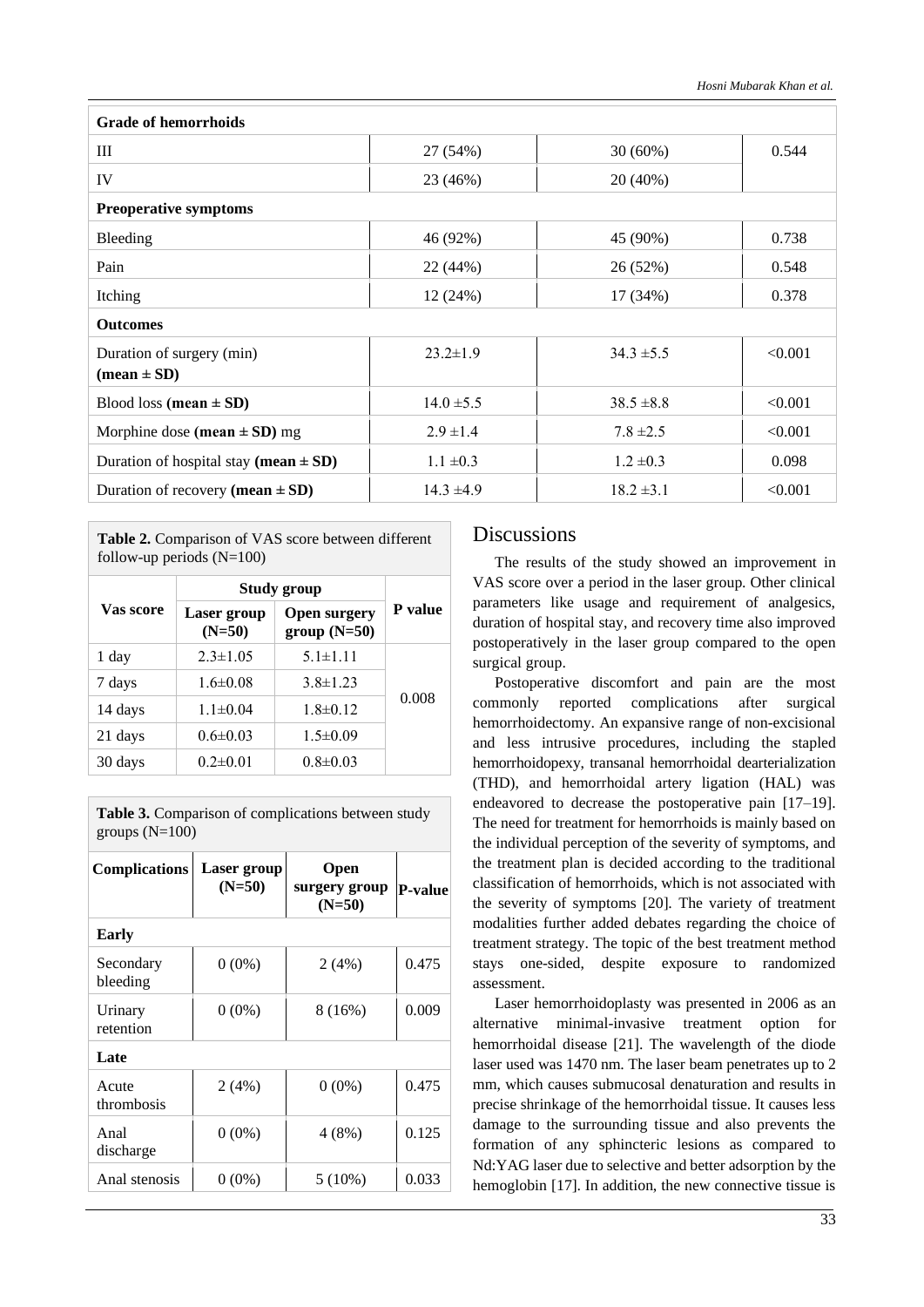generated by fibrosis and thus ensures complete adherence of mucosa to the underlying tissue. In the proctologic literature reviewed, the laser ablation method had a short engagement time, low postoperative pain, and a fairly good efficiency in the treatment of hemorrhoidal disease, compared to relatively similar but more invasive techniques [13].

In our study, postoperative pain was significantly lower in the laser hemorrhoidoplasty group when compared with conventional open surgical hemorrhoidectomy ( $p < 0.001$ ). Similar results were reported in the studies performed by Plapler H. et al. [17], Crea N. et al. [22], Majeed S. et al. [23], and Mohammed AF. et al. [24]. A study done by Jahanshahi et al. analyzed the feasibility of laser hemorrhoidoplasty using a 1470-nm diode laser in fifty patients, which is the largest reported series. The postoperative pain score (at 12, 18, and 24 h postoperatively) was extremely low in their study (mean value 2), which was evaluated using a visual analog scale [25]. The level of postoperative pain or VAS on day one of our studies was on average  $2.3 \pm 1.05$  for the laser group, compared to  $5.1 \pm 1.11$  for the open surgical group. On day 30, in the laser group, the average level of pain or VAS was  $0.2 \pm 0.01$ , while in the open surgery group it was  $0.8 \pm 0.01$ 0.03. Similar results were obtained in a study performed by Maloku H. et al. in 2019 (day one LH group VAS  $2.2 \pm 0.3$ ) v/s MM group VAS  $4.5 \pm 0.8$  [26].

Our study showed that laser hemorrhoidoplasty is a safe procedure associated with less postoperative pain. A low complication rate of 3.51% and zero recurrences at 1-year follow-up was also reported in a previous study [25]. The efficacy of laser hemorrhoidoplasty with 980 nm diode laser was compared with the conventional Milligan-Morgan resection in 60 patients by Naderan et al. The authors reported identical outcomes and effectiveness with both the techniques, emphasizing better results with laser hemorrhoidoplasty method in reducing postoperative pain and complications [13]. Conversely, laser hemorrhoidoplasty was reported to be associated with higher pain and bleeding compared to the doppler-assisted hemorrhoidal laser procedure (HeLP) by Giamundo et al. However, there are not yet relevant published data able to support this conclusion [27].

In the present study, lesser duration time and lower blood loss were observed in the laser hemorrhoidoplasty group compared with open surgical hemorrhoidectomy, which was well perceived by patients with symptomatic hemorrhoidal disease of stage III or IV (23.2 minutes versus 34.3 minutes;  $p \le 0.001$ ). Similar results were reported in a study done by Maloku H et al. (15.94 minutes for LH versus 26.76 minutes) [11].

Postoperative complications like secondary bleeding, urinary retention, anal stenosis, and anal discharge were nil in the laser hemorrhoidoplasty group in the present study. Similar results were observed in the study done by Mohammed AF. et al. [24]. These points can be viewed as persuading factors for patients with hemorrhoids to decide to follow treatment.

#### *Limitations*

The current study has some limitations that need to be presented. First, the sample size is small, which precluded any analysis of the effect of covariates and the evidence of rare complications. In addition, the long-term follow-up data after the procedure is not available.

#### Conclusions

The laser hemorrhoidoplasty is a minimally invasive and safe procedure, being more preferred in comparison with conventional open surgical hemorrhoidectomy. Postoperative pain is significantly lower in laser procedures compared with the open surgical hemorrhoidectomy. Intraoperative and postoperative symptoms like blood loss, analgesic dose, duration of recovery, and duration of surgery showed a positive outcome in the study group. There were fewer postoperative complications and negligible need for analgesics and wound care after laser hemorrhoidoplasty. As a consequence, the laser hemorrhoidoplasty is a good and safe procedures for surgical management of hemorrhoids.

## Conflict of interest disclosure

There are no known conflicts of interest in the publication of this article. The manuscript was read and approved by all authors.

# Compliance with ethical standards

Any aspect of the work covered in this manuscript has been conducted with the ethical approval of all relevant bodies and that such approvals are acknowledged within the manuscript. The study was approved by the institutional review board and the ethics committee of the hospital, data confidentiality is maintained, and informed written consent was obtained from all the study participants.

## Abbreviations

ASA-American Society of Anesthesiologists', HAL-Hemorrhoidal Artery Ligation, HeLP-Doppler Assisted Hemorrhoidal Laser Procedure, LHP-Lase Hemorrhoidoplasty, MM- Milligan-Morgan, Nd: YAG-Neodymium-doped: Yttrium Aluminium Garnet, RBL-Rubber Band Ligation, THD - Trans anal Hemorrhoidal Dearterialization, VAS-Visual Analog Scale.

## Acknowledgments

We acknowledge the technical support in data entry, analysis and manuscript editing by "Evidencian Research Associates."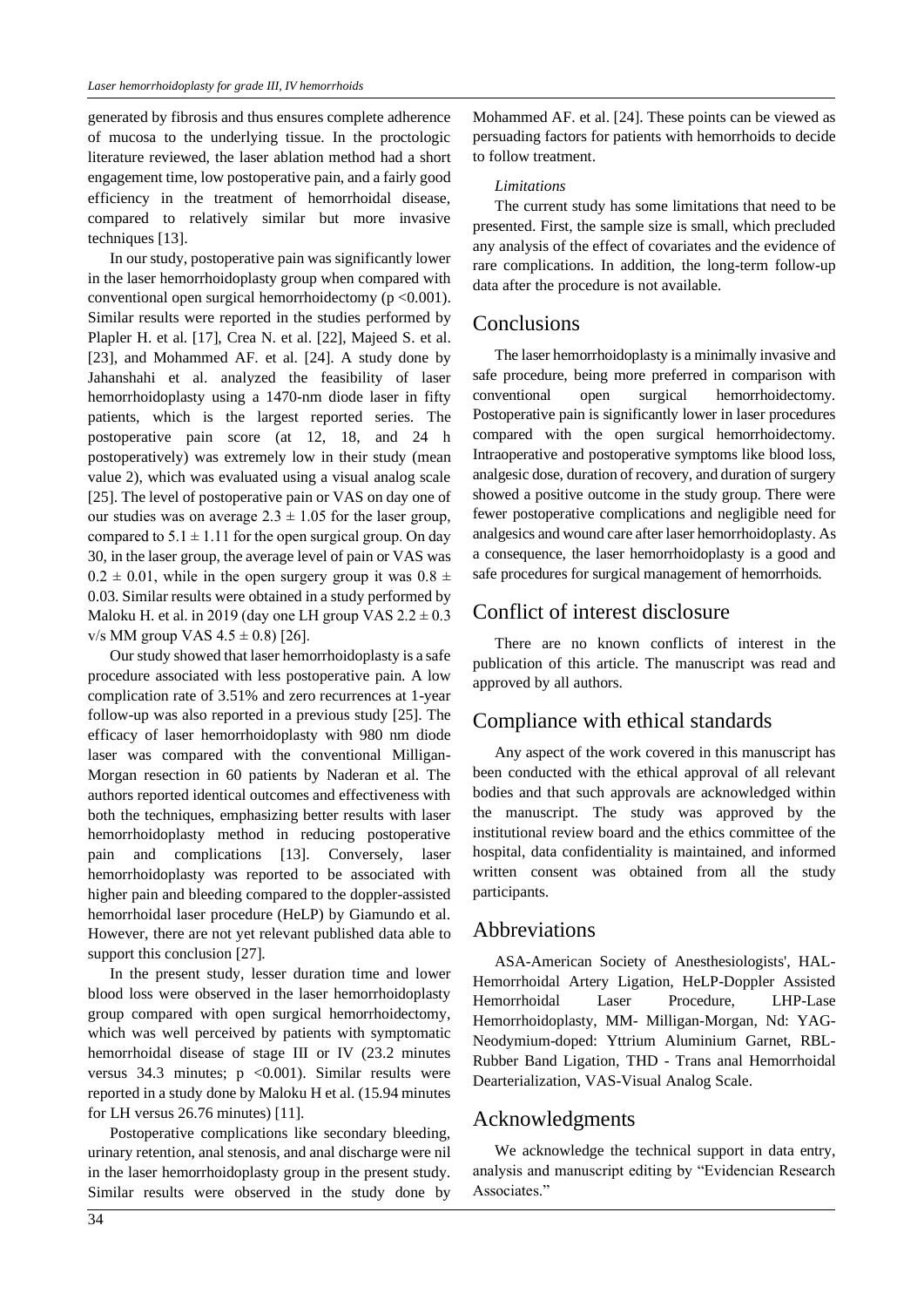## References

- 1. Haas PA, Haas GP. The prevalence of hemorrhoids and chronic constipation. *Gastroenterology*. 1990;99(6): 1856-7. doi: 10.1016/0016-5085(90)90512-y
- 2. Lohsiriwat V. Hemorrhoids: from basic pathophysiology to clinical management. *World J Gastroenterol*. 2012;18(17):2009-17. doi: 10.3748/wjg.v18.i17.2009
- 3. Loder PB, Kamm MA, Nicholls RJ, Phillips RK. Haemorrhoids: pathology, pathophysiology and aetiology. *Br J Surg*. 1994;81(7):946-54. doi: 10.1002/bjs.1800810707
- 4. Haas PA, Fox TA Jr, Haas GP. The pathogenesis of hemorrhoids. *Dis Colon Rectum*. 1984;27(7):442-50. doi: 10.1007/BF02555533
- 5. MacRae HM, McLeod RS. Comparison of hemorrhoidal treatment modalities. A meta-analysis. *Dis Colon Rectum*. 1995;38(7):687-94. doi: 10.1007/BF02048023
- 6. Moult HP, Aubert M, De Parades V. Classical treatment of hemorrhoids. *J Visc Surg*. 2015;152(2 Suppl):S3-9. doi: 10.1016/j.jviscsurg.2014.09.012
- 7. Ozer MT, Yigit T, Uzar AI, Mentes O, Harlak A, Kilic S, Cosar A, Arslan I, Tufan T. A comparison of different hemorrhoidectomy procedures. *Saudi Med J*. 2008;29(9):1264-9.
- 8. Lu M, Shi GY, Wang GQ, Wu Y, Liu Y, Wen H. Milligan-Morgan hemorrhoidectomy with anal cushion suspension and partial internal sphincter resection for circumferential mixed hemorrhoids. *World J Gastroenterol*. 2013;19(30):5011-5. doi: 10.3748/wjg.v19.i30.5011
- 9. Voigtsberger A, Popovicova L, Bauer G, Werner K, Weitschat-Benser T, Petersen S. Stapled hemorrhoidopexy: functional results, recurrence rate, and prognostic factors in a single center analysis. *Int J Colorectal Dis*. 2016;31(1):35-9. doi: 10.1007/s00384- 015-2354-z
- 10.Sardinha TC, Corman ML. Hemorrhoids. *Surg Clin North Am*. 2002;82(6):1153-67. doi: 10.1016/s0039- 6109(02)00082-8
- 11. Maloku H, Gashi Z, Lazovic R, Islami H, Juniku-Shkololli A. Laser Hemorrhoidoplasty Procedure vs Open Surgical Hemorrhoidectomy: a Trial Comparing 2 Treatments for Hemorrhoids of Third and Fourth Degree. *Acta Inform Med*. 2014;22(6):365-7. doi: 10.5455/aim.2014.22.365-367
- 12. Yeo D, Tan KY. Hemorrhoidectomy making sense of the surgical options. *World J Gastroenterol*. 2014;20(45):16976-83. doi: 10.3748/wjg.v20.i45.16976
- 13. Naderan M, Shoar S, Nazari M, Elsayed A, Mahmoodzadeh H, Khorgami Z. A Randomized Controlled Trial Comparing Laser Intra-Hemorrhoidal Coagulation and Milligan-Morgan Hemorrhoidectomy. *J Invest Surg*. 2017;30(5):325-331. doi: 10.1080/08941939.2016.1248304
- 14. Trompetto M, Clerico G, Cocorullo GF, Giordano P, Marino F, Martellucci J, Milito G, Mistrangelo M, Ratto C. Evaluation and management of hemorrhoids: Italian society of colorectal surgery (SICCR) consensus statement. *Tech Coloproctol*. 2015;19(10):567-75. doi: 10.1007/s10151-015-1371-9
- 15. Delbos A. Management of postoperative pain in surgical units. *Ann Fr Anesth Reanim*. 1998;17(6):649- 62. doi: 10.1016/s0750-7658(98)80048-8
- 16. BDSS Corp. Released 2020. coGuide Statistics software, Version 1.0, India: BDSS corp.
- 17.Plapler H, Hage R, Duarte J, Lopes N, Masson I, Cazarini C, Fukuda T. A new method for hemorrhoid surgery: intrahemorrhoidal diode laser, does it work? *Photomed Laser Surg*. 2009;27(5):819-23. doi: 10.1089/pho.2008.2368
- 18. Dal Monte PP, Tagariello C, Sarago M, Giordano P, Shafi A, Cudazzo E, Franzini M. Transanal haemorrhoidal dearterialisation: nonexcisional surgery for the treatment of haemorrhoidal disease. *Tech Coloproctol*. 2007;11(4):333-8. discussion 338-9. doi: 10.1007/s10151-007-0376-4
- 19. Brusciano L, Limongelli P, del Genio G, Di Stazio C, Rossetti G, Sansone S, Tolone S, Lucido F, D'Alessandro A, Docimo G, Docimo L. Short-term outcomes after rehabilitation treatment in patients selected by a novel rehabilitation score system (Brusciano score) with or without previous stapled transanal rectal resection (STARR) for rectal outlet obstruction. *Int J Colorectal Dis*. 2013;28(6):783-93. doi: 10.1007/s00384-012-1565-9
- 20.Shimojima Y, Matsushima M, Matsushima S, Watanabe Y, Beniya A, Hikosaka Y, Katori R, Matsumura N, Kono Y, Okamoto K, Fukano M, Kuromizu J. A Novel Surgical Technique for Anal Fistula Surgery Designed to Preserve the Anal Sphincter Function and Anoderm. *J Anus Rectum Colon*. 2021;5(1):25-33. doi: 10.23922/jarc.2020-032
- 21. Weyand G, Theis CS, Fofana AN, Rüdiger F, Gehrke T. Laserhemorrhoidoplasty with 1470 nm Diode Laser in the Treatment of Second to Fourth Degree Hemorrhoidal Disease - a Cohort Study with 497 Patients. *Zentralbl Chir*. 2019;144(4):355-363. doi: 10.1055/s-0043-120449
- 22. Crea N, Pata G, Lippa M, Chiesa D, Gregorini ME, Gandolfi P. Hemorrhoidal laser procedure: short- and long-term results from a prospective study. *Am J Surg*. 2014;208(1):21-5. doi: 10.1016/j.amjsurg.2013.10.020
- 23. Majeed S, Naqvi SR ifaa. Q, Tariq M, Ali MA sgha. Comparison of Open and Closed Techniques of Haemorrhoidectomy in Terms of Post-Operative Complications. *J Ayub Med Coll Abbottabad*. 2015; 27(4):791-3.